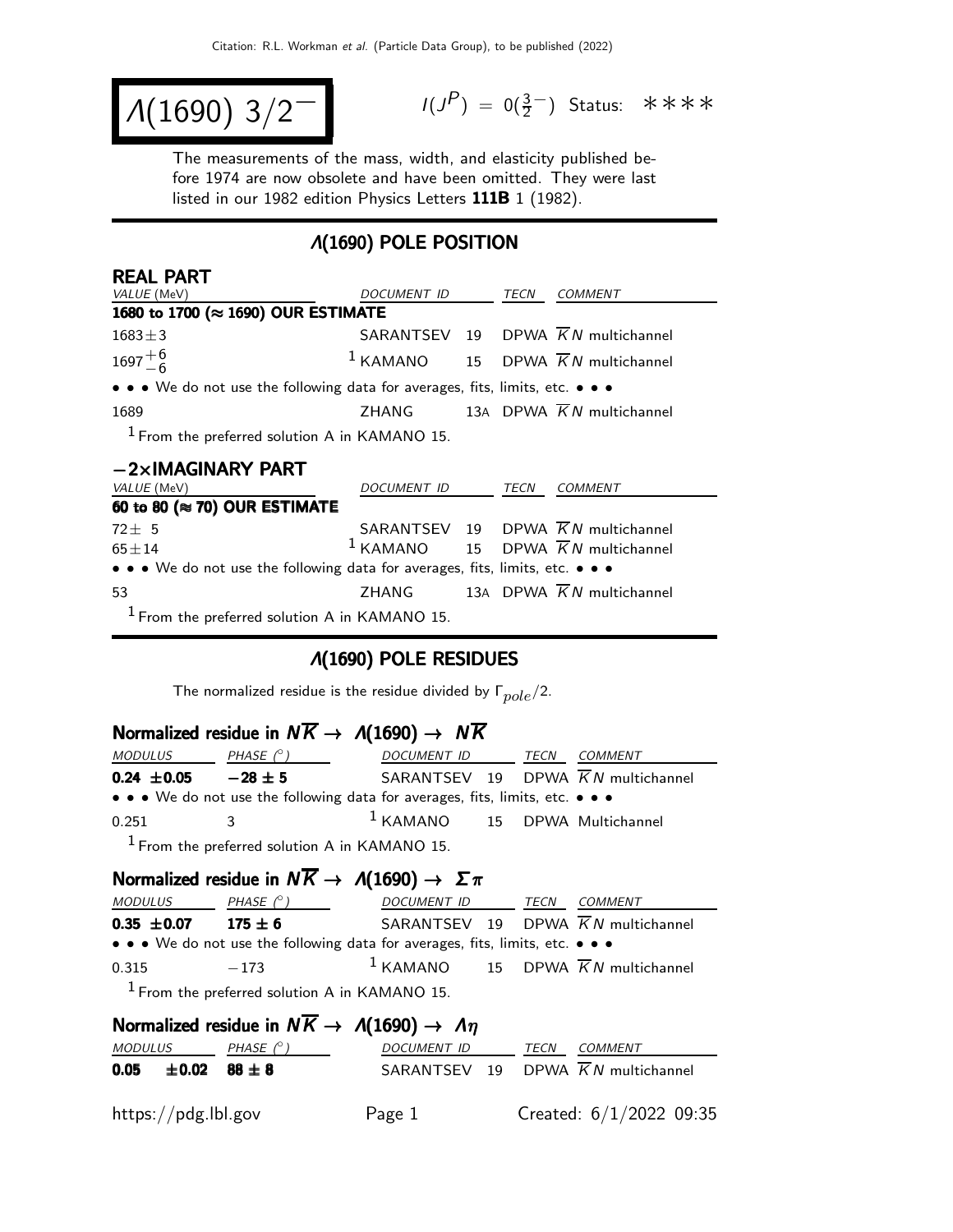• • • We do not use the following data for averages, fits, limits, etc. • • • 0.00567 81 1 KAMANO 15 DPWA Multichannel  $<sup>1</sup>$  From the preferred solution A in KAMANO 15.</sup> Normalized residue in  $N\overline{K} \rightarrow A(1690) \rightarrow A\sigma$ MODULUS PHASE  $(°)$  DOCUMENT ID TECN COMMENT  $0.08\pm0.02$   $-10\pm6$  SARANTSEV 19 DPWA  $\overline{K}N$  multichannel Normalized residue in  $N\overline{K} \rightarrow A(1690) \rightarrow \Sigma(1385)\pi$ , S-wave<br>MODULUS PHASE (°) DOCUMENT ID TECN CON DOCUMENT ID TECN COMMENT **0.11**  $\pm$ **0.06** 170  $\pm$  70 SARANTSEV 19 DPWA  $\overline{K}N$  multichannel • • • We do not use the following data for averages, fits, limits, etc. • • • 0.134 168 1 KAMANO 15 DPWA  $\overline{K}N$  multichannel  $<sup>1</sup>$  From the preferred solution A in KAMANO 15.</sup> **Normalized residue in**  $N\overline{K} \rightarrow A(1690) \rightarrow \Sigma(1385)\pi$ **, D-wave**<br>MODULUS PHASE (°) DOCUMENT ID TECN COM TECN COMMENT **0.06**  $\pm$ **0.04** 164  $\pm$  15 SARANTSEV 19 DPWA  $\overline{K}N$  multichannel • • • We do not use the following data for averages, fits, limits, etc. • • • 0.319  $-22$  1 KAMANO 15 DPWA  $\overline{K}N$  multichannel  $<sup>1</sup>$  From the preferred solution A in KAMANO 15.</sup> Normalized residue in  $N\overline{K} \rightarrow A(1690) \rightarrow N\overline{K}$ \*(892), S-wave VALUE **DOCUMENT ID** TECN COMMENT  $0.05 \pm 0.04$  SARANTSEV 19 DPWA  $\overline{K}N$  multichannel Normalized residue in  $N\overline{K} \to A(1690) \to N\overline{K}^*(892)$ , D-wave VALUE DOCUMENT ID TECN COMMENT  $0.18 + -0.05@ - 110 + -45$  SARANTSEV 19 DPWA  $\overline{K}N$  multichannel Λ(1690) MASS VALUE (MeV) **DOCUMENT ID** TECN COMMENT

|                                                                               | 1685 to 1695 (≈ 1690) OUR ESTIMATE |       |    |                                                           |  |  |  |
|-------------------------------------------------------------------------------|------------------------------------|-------|----|-----------------------------------------------------------|--|--|--|
| 1689 $\pm 3$                                                                  |                                    |       |    | SARANTSEV 19 DPWA $\overline{K}N$ multichannel            |  |  |  |
| 1691 $\pm 3$                                                                  |                                    | ZHANG |    | 13A DPWA K N multichannel                                 |  |  |  |
| $1695.7 \pm 2.6$                                                              |                                    | KOISO | 85 | DPWA $K^- p \to \Sigma \pi$                               |  |  |  |
| $1690 \pm 5$                                                                  |                                    | GOPAL |    | 80 DPWA $\overline{K}N\rightarrow \overline{K}N$          |  |  |  |
| $1692 \pm 5$                                                                  |                                    |       |    | ALSTON- 78 DPWA $\overline{K}N \rightarrow \overline{K}N$ |  |  |  |
| $1690 \pm 3$                                                                  |                                    | HEPP  |    | 76B DPWA $K^- N \rightarrow \Sigma \pi$                   |  |  |  |
| $1689 \pm 1$                                                                  |                                    |       |    | KANE 74 DPWA $K^- p \rightarrow \Sigma \pi$               |  |  |  |
| • • • We do not use the following data for averages, fits, limits, etc. • • • |                                    |       |    |                                                           |  |  |  |
| $1690 \pm 5$                                                                  |                                    | GOPAL |    | 77 DPWA $\overline{K}N$ multichannel                      |  |  |  |
|                                                                               | 1687 or 1689                       |       |    | <sup>1</sup> MARTIN 77 DPWA $\overline{K}N$ multichannel  |  |  |  |
| 1692 $\pm 4$                                                                  |                                    |       |    | CARROLL 76 DPWA Isospin-0 total $\sigma$                  |  |  |  |
|                                                                               | $1 \pm 1$ $11 \pm 11$              |       |    |                                                           |  |  |  |

 $<sup>1</sup>$  The two MARTIN 77 values are from a T-matrix pole and from a Breit-Wigner fit.</sup> Another  $D_{03}$  A at 1966 MeV is also suggested by MARTIN 77, but is very uncertain.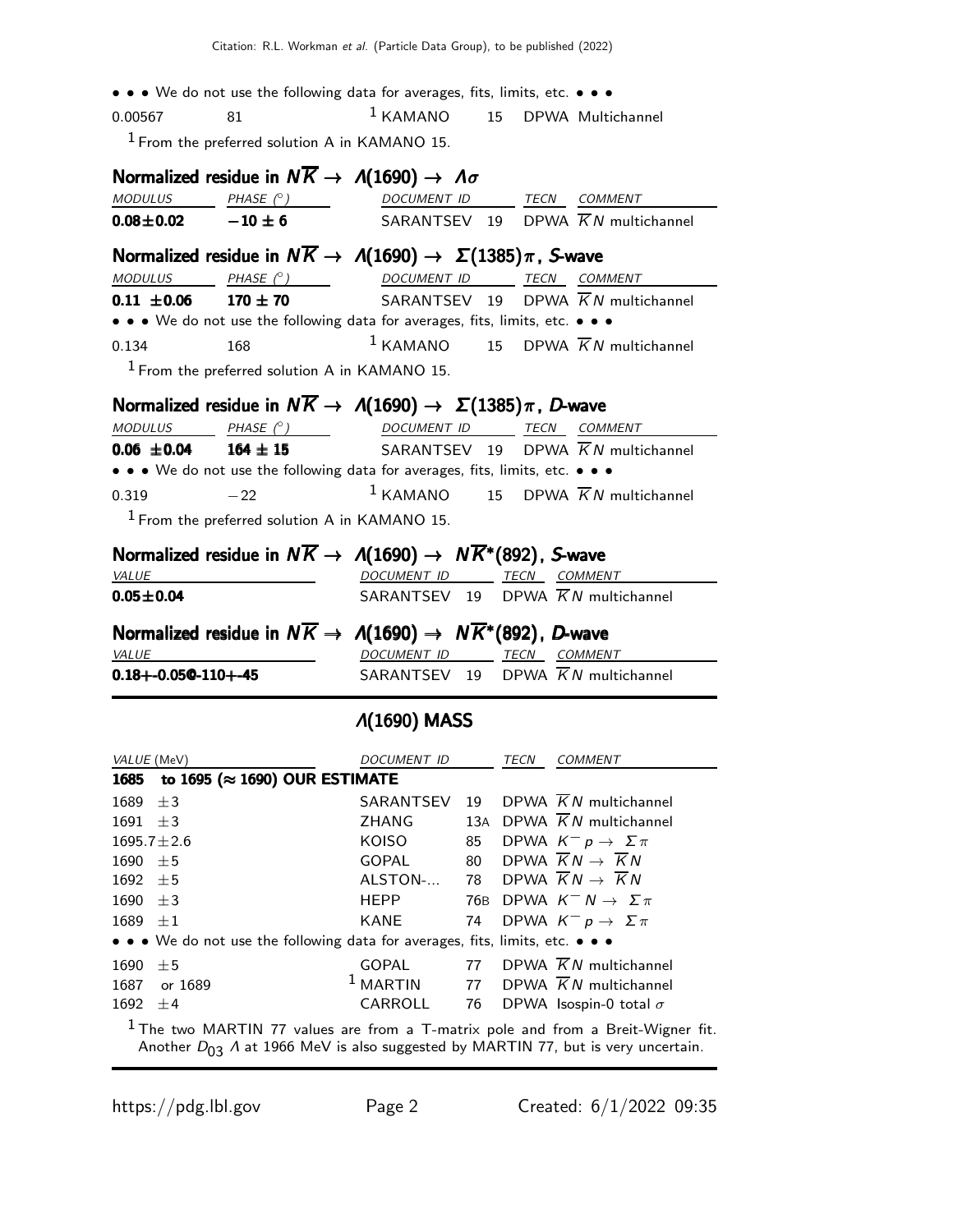## Λ(1690) WIDTH

| VALUE (MeV)                                                                   | DOCUMENT ID         |    | TECN | <b>COMMENT</b>                                    |
|-------------------------------------------------------------------------------|---------------------|----|------|---------------------------------------------------|
| to 80 ( $\approx$ 70) OUR ESTIMATE<br>60                                      |                     |    |      |                                                   |
| 75 $\pm$ 5                                                                    | SARANTSEV           |    |      | 19 DPWA KN multichannel                           |
| 54 $\pm$ 5                                                                    | ZHANG               |    |      | 13A DPWA K N multichannel                         |
| $67.2 \pm 5.6$                                                                | KOISO               | 85 |      | DPWA $K^- p \to \Sigma \pi$                       |
| $61 + 5$                                                                      | GOPAL               |    |      | 80 DPWA $\overline{K}N \rightarrow \overline{K}N$ |
| 64 $\pm 10$                                                                   | ALSTON-             |    |      | 78 DPWA $\overline{K}N \rightarrow \overline{K}N$ |
| $82 + 8$                                                                      | <b>HEPP</b>         |    |      | 76B DPWA $K^- N \rightarrow \Sigma \pi$           |
| $60 + 4$                                                                      | KANE                |    |      | 74 DPWA $K^- p \rightarrow \Sigma \pi$            |
| • • • We do not use the following data for averages, fits, limits, etc. • • • |                     |    |      |                                                   |
| ± 5<br>60                                                                     | <b>GOPAL</b>        |    |      | 77 DPWA $\overline{K}N$ multichannel              |
| 62<br>or 62                                                                   | <sup>1</sup> MARTIN |    |      | 77 DPWA $\overline{K}N$ multichannel              |
| 38                                                                            | CARROLL             |    |      | 76 DPWA Isospin-0 total $\sigma$                  |

 $1$  The two MARTIN 77 values are from a T-matrix pole and from a Breit-Wigner fit. Another  $D_{03}$  A at 1966 MeV is also suggested by MARTIN 77, but is very uncertain.

### Λ(1690) DECAY MODES

|                       | Mode                                                 | Fraction $(\Gamma_i/\Gamma)$ |
|-----------------------|------------------------------------------------------|------------------------------|
| $\Gamma_1$            | $N\overline{K}$                                      | $20 - 30 \%$                 |
| $\Gamma_2$            | $\Sigma \pi$                                         | $20 - 40 \%$                 |
| $\Gamma_3$            | $\Lambda \sigma$                                     | $(5.0 \pm 2.0)$ %            |
| $\Gamma_4$            | $\Lambda \pi \pi$                                    | $\sim$ 25 %                  |
| $\Gamma_{5}$          | $\sum \pi \pi$                                       | $\sim$ 20 %                  |
| $\Gamma_6$            | $\Lambda$                                            |                              |
|                       | $\Gamma$ <sub>7</sub> $\Sigma$ (1385) $\pi$ , S-wave | $(9 \pm 5) \%$               |
| $\Gamma_8$            | $\Sigma(1385)\pi$ , $D$ -wave                        | $(3.0 \pm 2.0)$ %            |
| $\Gamma$ <sub>9</sub> | $N\overline{K}^*(892)$ , S=1/2, D-wave               |                              |
| $\Gamma_{10}$         | $N\overline{K}$ *(892), S=3/2, S-wave                |                              |
| $\Gamma_{11}$         | $NK*(892)$ , S=3/2, D-wave                           |                              |

### Λ(1690) BRANCHING RATIOS

| $\Gamma(N\overline{K})/\Gamma_{\rm total}$                                                                                                                                                                                               |                    |      |                                                          |
|------------------------------------------------------------------------------------------------------------------------------------------------------------------------------------------------------------------------------------------|--------------------|------|----------------------------------------------------------|
| VALUE                                                                                                                                                                                                                                    | <b>DOCUMENT ID</b> | TECN | <b>COMMENT</b>                                           |
| 0.20 to 0.28 OUR ESTIMATE                                                                                                                                                                                                                |                    |      |                                                          |
| $0.23 \pm 0.05$                                                                                                                                                                                                                          | SARANTSEV          |      | 19 DPWA $\overline{K}N$ multichannel                     |
| $0.25 + 0.04$                                                                                                                                                                                                                            | ZHANG              |      | 13A DPWA $\overline{K}N$ multichannel                    |
| $0.23 + 0.03$                                                                                                                                                                                                                            | GOPAL              |      | 80 DPWA $\overline{K}N \rightarrow \overline{K}N$        |
| $0.22 + 0.03$                                                                                                                                                                                                                            | ALSTON-            |      | 78 DPWA $\overline{K}N \rightarrow \overline{K}N$        |
| • • • We do not use the following data for averages, fits, limits, etc. • • •                                                                                                                                                            |                    |      |                                                          |
| 0.239                                                                                                                                                                                                                                    | $1$ KAMANO         |      | 15 DPWA $\overline{K}N$ multichannel                     |
| $0.24 \pm 0.03$                                                                                                                                                                                                                          |                    |      | GOPAL 77 DPWA See GOPAL 80                               |
| $0.28$ or $0.26$                                                                                                                                                                                                                         |                    |      | <sup>2</sup> MARTIN 77 DPWA $\overline{K}N$ multichannel |
| $\frac{1}{2}$ From the preferred solution A in KAMANO 15.<br>$2$ The two MARTIN 77 values are from a T-matrix pole and from a Breit-Wigner fit.<br>Another $D_{03}$ A at 1966 MeV is also suggested by MARTIN 77, but is very uncertain. |                    |      |                                                          |

https://pdg.lbl.gov Page 3 Created: 6/1/2022 09:35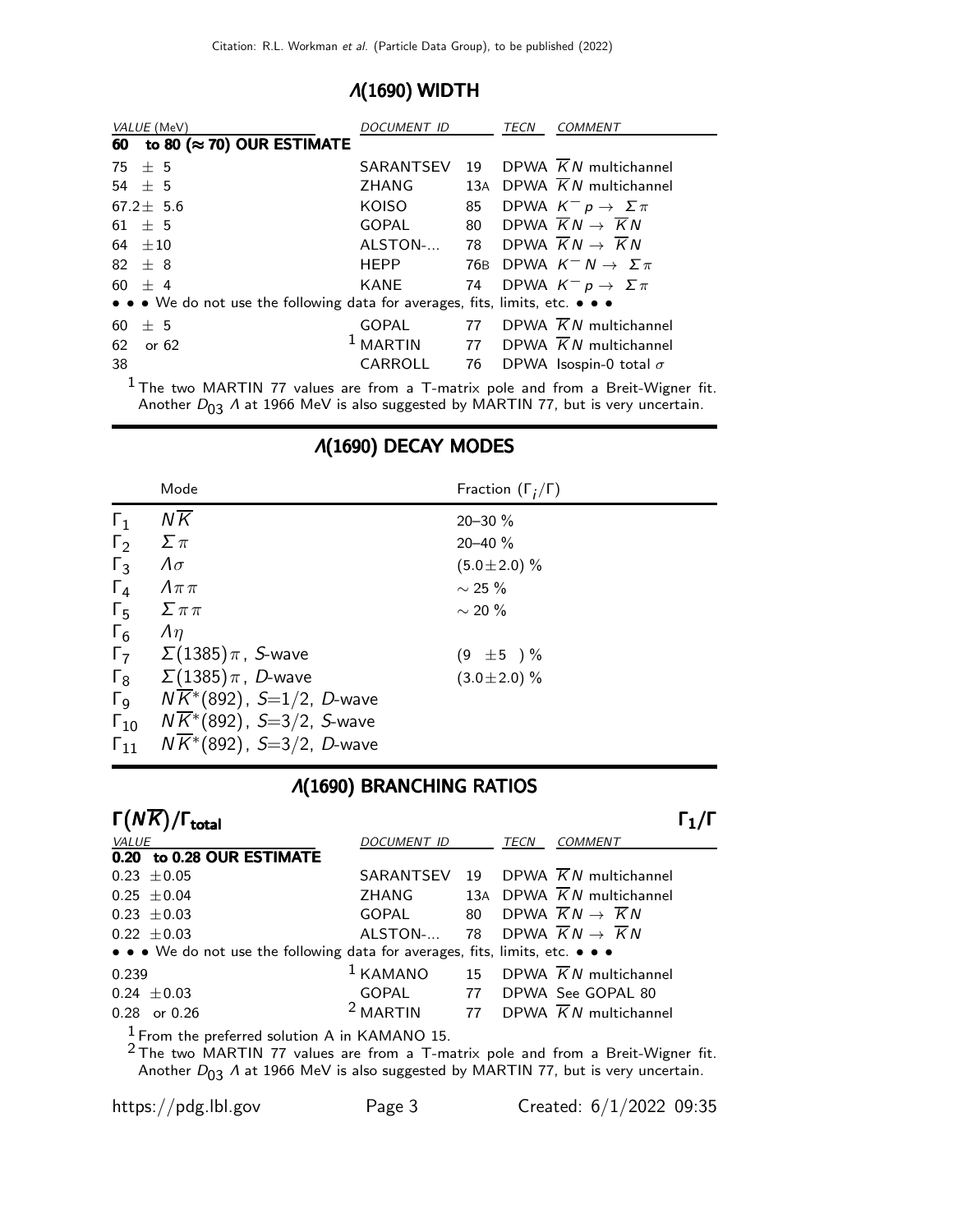| $\Gamma(\Sigma \pi)/\Gamma_{\rm total}$                                       |                          |    |      |                                                | $\Gamma_2/\Gamma$                     |
|-------------------------------------------------------------------------------|--------------------------|----|------|------------------------------------------------|---------------------------------------|
| <i>VALUE</i>                                                                  | DOCUMENT ID TECN COMMENT |    |      |                                                |                                       |
| $0.50 \pm 0.10$                                                               | SARANTSEV 19             |    |      | DPWA $\overline{K}N$ multichannel              |                                       |
| • • • We do not use the following data for averages, fits, limits, etc. • • • |                          |    |      |                                                |                                       |
| 0.387                                                                         | $1$ KAMANO               |    |      | 15 DPWA $\overline{K}N$ multichannel           |                                       |
| $1$ From the preferred solution A in KAMANO 15.                               |                          |    |      |                                                |                                       |
| $\Gamma(\Lambda \eta)/\Gamma_{\rm total}$                                     |                          |    |      |                                                | $\Gamma_6/\Gamma$                     |
| <b>VALUE</b>                                                                  | DOCUMENT ID TECN COMMENT |    |      |                                                |                                       |
| $\sim 0.01$                                                                   |                          |    |      | SARANTSEV 19 DPWA KN multichannel              |                                       |
| • • • We do not use the following data for averages, fits, limits, etc. • • • |                          |    |      |                                                |                                       |
| not seen                                                                      | $1$ KAMANO               | 15 |      | DPWA Multichannel                              |                                       |
| $1$ From the preferred solution A in KAMANO 15.                               |                          |    |      |                                                |                                       |
| $\Gamma(\Lambda\sigma)/\Gamma_{\rm total}$                                    |                          |    |      |                                                | $\Gamma_3/\Gamma$                     |
| <b>VALUE</b>                                                                  | DOCUMENT ID TECN COMMENT |    |      |                                                |                                       |
| $0.05 \pm 0.02$                                                               | SARANTSEV 19             |    |      | DPWA K N multichannel                          |                                       |
| $\Gamma(\Sigma(1385)\pi$ , S-wave)/ $\Gamma_{\text{total}}$                   |                          |    |      |                                                | $\Gamma_7/\Gamma$                     |
| <b>VALUE</b>                                                                  | DOCUMENT ID TECN COMMENT |    |      |                                                |                                       |
| $0.09 \pm 0.05$                                                               |                          |    |      | SARANTSEV 19 DPWA KN multichannel              |                                       |
| • • • We do not use the following data for averages, fits, limits, etc. • • • |                          |    |      |                                                |                                       |
| 0.062                                                                         | $1$ KAMANO               | 15 |      | DPWA $\overline{K}N$ multichannel              |                                       |
| $1$ From the preferred solution A in KAMANO 15.                               |                          |    |      |                                                |                                       |
|                                                                               |                          |    |      |                                                |                                       |
| $\Gamma(\Sigma(1385)\pi$ , D-wave)/ $\Gamma_{\rm total}$                      |                          |    |      |                                                | $\Gamma_8/\Gamma$                     |
| <b>VALUE</b>                                                                  | DOCUMENT ID TECN COMMENT |    |      |                                                |                                       |
| $0.03 \pm 0.02$                                                               |                          |    |      | SARANTSEV 19 DPWA $\overline{K}N$ multichannel |                                       |
| • • • We do not use the following data for averages, fits, limits, etc. • • • |                          |    |      |                                                |                                       |
| 0.308                                                                         | $1$ KAMANO               |    |      | 15 DPWA $\overline{K}N$ multichannel           |                                       |
| $1$ From the preferred solution A in KAMANO 15.                               |                          |    |      |                                                |                                       |
| $\Gamma(N\overline{K}^*(892), S=1/2, D$ -wave)/ $\Gamma_{\rm total}$          |                          |    |      |                                                | $\mathsf{\Gamma_{9}}/\mathsf{\Gamma}$ |
| <u>VALUE</u>                                                                  | <u>DOCUMENT ID</u>       |    | TECN | <b>COMMENT</b>                                 |                                       |
| • • • We do not use the following data for averages, fits, limits, etc. • • • |                          |    |      |                                                |                                       |
| not seen                                                                      |                          |    |      | SARANTSEV 19 DPWA $\overline{K}N$ multichannel |                                       |
| not seen                                                                      | $1$ KAMANO               |    |      | 15 DPWA $\overline{K}N$ multichannel           |                                       |
| $1$ From the preferred solution A in KAMANO 15.                               |                          |    |      |                                                |                                       |
| $\Gamma(N\overline{K}^*(892), S=3/2, S$ -wave)/ $\Gamma_{\text{total}}$       |                          |    |      |                                                | $\Gamma_{10}/\Gamma$                  |
| <u>VALUE</u><br><u> 1980 - Johann Barn, mars eta bainar eta idazlea (</u>     | DOCUMENT ID TECN COMMENT |    |      |                                                |                                       |
| • • • We do not use the following data for averages, fits, limits, etc. • • • |                          |    |      |                                                |                                       |
| 0.003                                                                         | <b>KAMANO</b>            | 15 |      | DPWA Multichannel                              |                                       |
|                                                                               |                          |    |      |                                                |                                       |
| $\Gamma(N\overline{K}^*(892), S=3/2, D$ -wave)/ $\Gamma_{\text{total}}$       |                          |    |      |                                                | $\Gamma_{11}/\Gamma$                  |
| <i>VALUE</i>                                                                  | DOCUMENT ID TECN COMMENT |    |      |                                                |                                       |
| • • • We do not use the following data for averages, fits, limits, etc. • • • |                          |    |      |                                                |                                       |
| not seen                                                                      | $1$ KAMANO               | 15 |      | DPWA Multichannel                              |                                       |
| $1$ From the preferred solution A in KAMANO 15.                               |                          |    |      |                                                |                                       |
| https://pdg.lbl.gov                                                           | Page 4                   |    |      | Created: $6/1/2022$ 09:35                      |                                       |
|                                                                               |                          |    |      |                                                |                                       |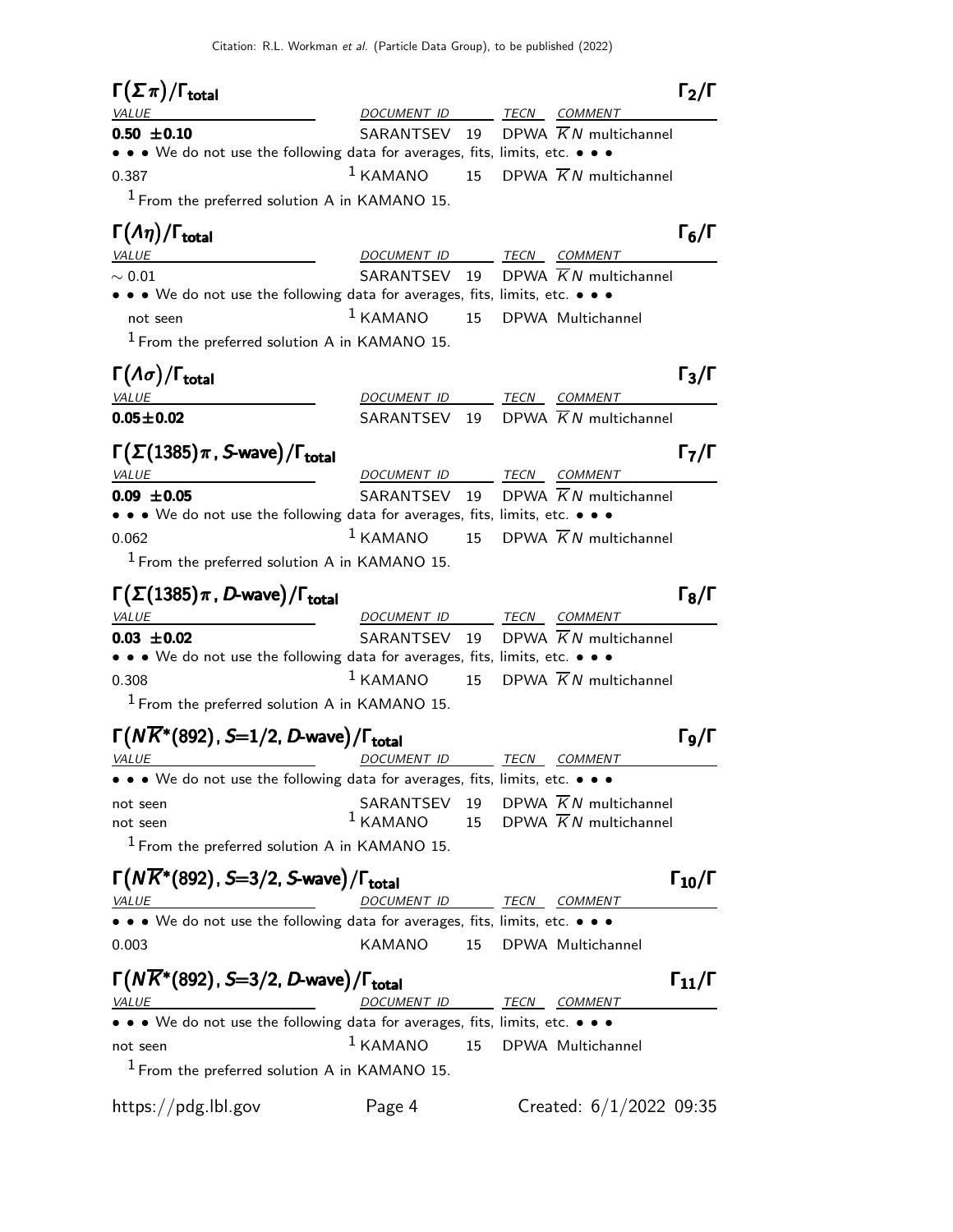$(\Gamma_j \Gamma_f)^{\frac{1}{2}}$ /Γ<sub>total</sub> in  $N \overline{K} \to \Lambda(1690) \to \Sigma \pi$  (Γ<sub>1</sub>Γ<sub>2</sub>)<sup>1/2</sup>/Γ  $(\Gamma_1 \Gamma_2)^{\frac{1}{2}}$ /I VALUE **A COMMENT ID** TECN COMMENT −0.27±0.03 ZHANG 13<sup>A</sup> DPWA Multichannel  $-0.34 \pm 0.02$  KOISO 85 DPWA  $K^- p \rightarrow \Sigma \pi$  $-0.25 \pm 0.03$  GOPAL 77 DPWA  $\overline{K}N$  multichannel  $-0.29\pm0.03$  HEPP 76B DPWA  $K^- N \rightarrow \Sigma \pi$  $-0.28 \pm 0.03$  LONDON 75 HLBC  $K^- p \rightarrow \Sigma^0 \pi^0$ <sup>−</sup>0.28±0.02 KANE 74 DPWA <sup>K</sup><sup>−</sup> <sup>p</sup> <sup>→</sup> <sup>Σ</sup> <sup>π</sup> • • • We do not use the following data for averages, fits, limits, etc. • • •  $-0.30$  or  $-0.28$  1 MARTIN 77 DPWA  $\overline{K}N$  multichannel  $1$  The two MARTIN 77 values are from a T-matrix pole and from a Breit-Wigner fit. Another  $D_{03}$  A at 1966 MeV is also suggested by MARTIN 77, but is very uncertain.  $(\Gamma_j \Gamma_f)^{\frac{1}{2}} / \Gamma_{\text{total}}$  in  $N \overline{K} \to \Lambda(1690) \to \Lambda \pi \pi$  (Γ<sub>1</sub>Γ<sub>4</sub>)<sup>1/2</sup>/Γ  $(\Gamma_1 \Gamma_4)^{\frac{1}{2}} / \Gamma$ DOCUMENT ID TECN COMMENT • • We do not use the following data for averages, fits, limits, etc. •  $0.25\pm0.02$  1 BARTLEY 68 HDBC  $K^- p \to \Lambda \pi \pi$  $1$  BARTLEY 68 uses only cross-section data. The enhancement is not seen by PRE-VOST 71.  $(\Gamma_j\Gamma_f)^{\frac{1}{2}}/\Gamma_\mathsf{total}$  in  $N\overline{K}\to\Lambda(1690)\to\Sigma\pi\pi$  (Γ1Γ5) $^{1\!\!2}/\Gamma$  $(\Gamma_1 \Gamma_5)^{\frac{1}{2}} / \Gamma$ VALUE MERINDER DOCUMENT ID TECN COMMENT 0.21 ARMENTEROS68C HDBC  $K^- N \rightarrow \Sigma \pi \pi$  $(\Gamma_i\Gamma_f)^{\frac{1}{2}}/\Gamma_{\text{total}}$  in  $N\overline{K}\to \Lambda(1690)\to \Lambda\eta$  (Γ1Γ<sub>6</sub>)<sup>1/2</sup>/Γ  $(\Gamma_1 \Gamma_6)^{\frac{1}{2}}$ / $\Gamma$ VALUE DOCUMENT ID TECN COMMENT  $0.00 \pm 0.03$  BAXTER 73 DPWA  $K^- p \rightarrow$  neutrals  $\left(\Gamma_i\Gamma_f\right)^{\not\!2}/\Gamma_{\rm total}$  in  $N\overline{K}\to\Lambda(1690)\to\,\Sigma(1385)\pi$  , S-wave  $\left(\Gamma_1\Gamma_7\right)^{\not\!2}/\Gamma$  $(\Gamma_1 \Gamma_7)^{\frac{1}{2}}$ / $\Gamma$ VALUE **DOCUMENT ID** TECN COMMENT −0.28±0.06 ZHANG 13<sup>A</sup> DPWA Multichannel  $+0.27\pm0.04$  PREVOST 74 DPWA  $K^- N \rightarrow \Sigma(1385)\pi$ Λ(1690) REFERENCES

| SARANTSEV | 19  | EPJ A55 180       | A.V. Sarantsev et al.                     | BONN, PNPI)          |
|-----------|-----|-------------------|-------------------------------------------|----------------------|
| KAMANO    | 15  | PR C92 025205     | H. Kamano et al.                          | (ANL, OSAK)          |
| ZHANG     | 13A | PR C88 035205     | H. Zhang et al.                           | (KSU)                |
| KOISO     | 85  | NP A433 619       | H. Koiso et al.                           | (TOKY, MASA)         |
| PDG       | 82  | PL 111B 1         | M. Roos et al.                            | (HELS, CIT, CERN)    |
| GOPAL     | 80  | Toronto Conf. 159 | G.P. Gopal                                | (RHEL) IJP           |
| ALSTON-   | 78  | PR D18 182        | M. Alston-Garnjost et al.                 | $(LBL, MTHO+)$ IJP   |
| Also      |     | PRL 38 1007       | M. Alston-Garnjost et al.                 | $( LBL, MTHO+ ) IJP$ |
| GOPAL     | 77  | NP B119 362       | G.P. Gopal et al.                         | (LOIC, RHEL) IJP     |
| MARTIN    | 77  | NP B127 349       | B.R. Martin, M.K. Pidcock, R.G. Moorhouse | $(LOUC+) IJP$        |
| Also      |     | NP B126 266       | B.R. Martin, M.K. Pidcock                 | (LOUC).              |
| Also      |     | NP B126 285       | B.R. Martin, M.K. Pidcock                 | (LOUC) IJP           |
| CARROLL   | 76  | PRL 37 806        | A.S. Carroll et al.                       | (BNL) I              |
|           |     |                   |                                           |                      |